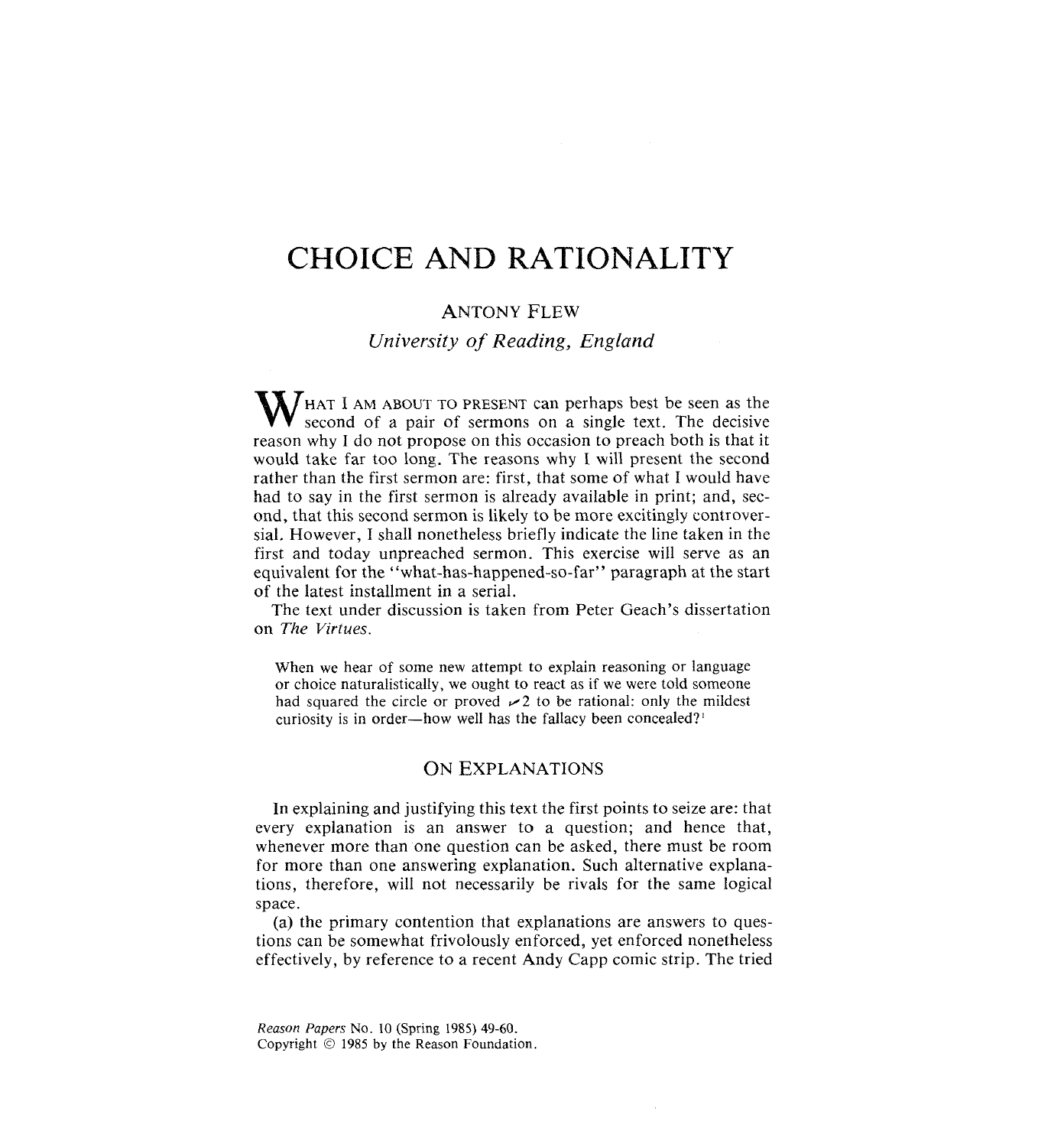and suffering Flo is shown protesting: "There was twelve light ales in the pantry this mornin'—now there's only ONE! 'ow d'ver explain THAT?" To which her incorrigible husband responds, with deadly predictability: "It was that dark in there I didn't see it." The cartoonist Smythe felt no call to spell out the ways in which the question intended-about the 11-differed from the question answered-about the one. Any such superfluous and heavy-footed spelling out should have taken notice also of the fractionally less obvious truth that the original challenge was, as so often, rather to justify the questionable than to explain the perplexing.

(b) The corollary of that primary contention-which is that explanations or, for that matter, justifications directed at different questions do not of necessity have to be competitors-had better be illustrated in a less-lighthearted and more-abstract way.

So consider next the speech act of asserting the familiar, colourless proposition p. There are certainly two, and indeed more than two, categorically different questions that can be asked about this pedestrian performance. One, in requesting an explanation why the performer believes that  $p$  is true, asks for a statement of that performer's warrant for so believing. It asks, that is to say, for his or her evidencing reasons for harboring the belief that *p* is true; for his or her justification for so doing. The other, in requesting an explanation why the same person chose this particular occasion to express the belief that  $p$ is true, asks what was the point and purpose of this particular speech act. It asks, that is to say, for his or her motivating reasons for so acting. The answer given is always in the first instance an explanation, though sometimes it may also constitute an attempt at justification.'

Now the relevant moral of all this, which would have been developed had I been preaching the first sermon, is that Geach's naturalist opponent refutes himself *if, but only if,* he presents his naturalistic explanations as necessarily precluding any alternative or additional explanation or justification in terms of evidencing or warranting reasons. Geach's naturalist refutes himself, that is, *if, but only if*, he states or suggests that his own specialist knowledge reveals or entails that there is no room at all for anything which in the ordinary and traditional understanding could be rated as knowledge.<sup>3</sup> I myself would argue—and do—that naturalists do not have thus disastrously to refute themselves. Nevertheless, there is no escaping the fact that a great many of them have done, and still do—most notably nowadays the militants of the discipline persistently and significantly misdescribed as the sociology of knowledge.<sup>4</sup>

### CHOICE AND CAUSATION

My first sermon, as that brief indication of its general line will have shown, concentrates on two of the three terms in Geach's warning. Geach was telling us, it will be remembered, how we ought to react to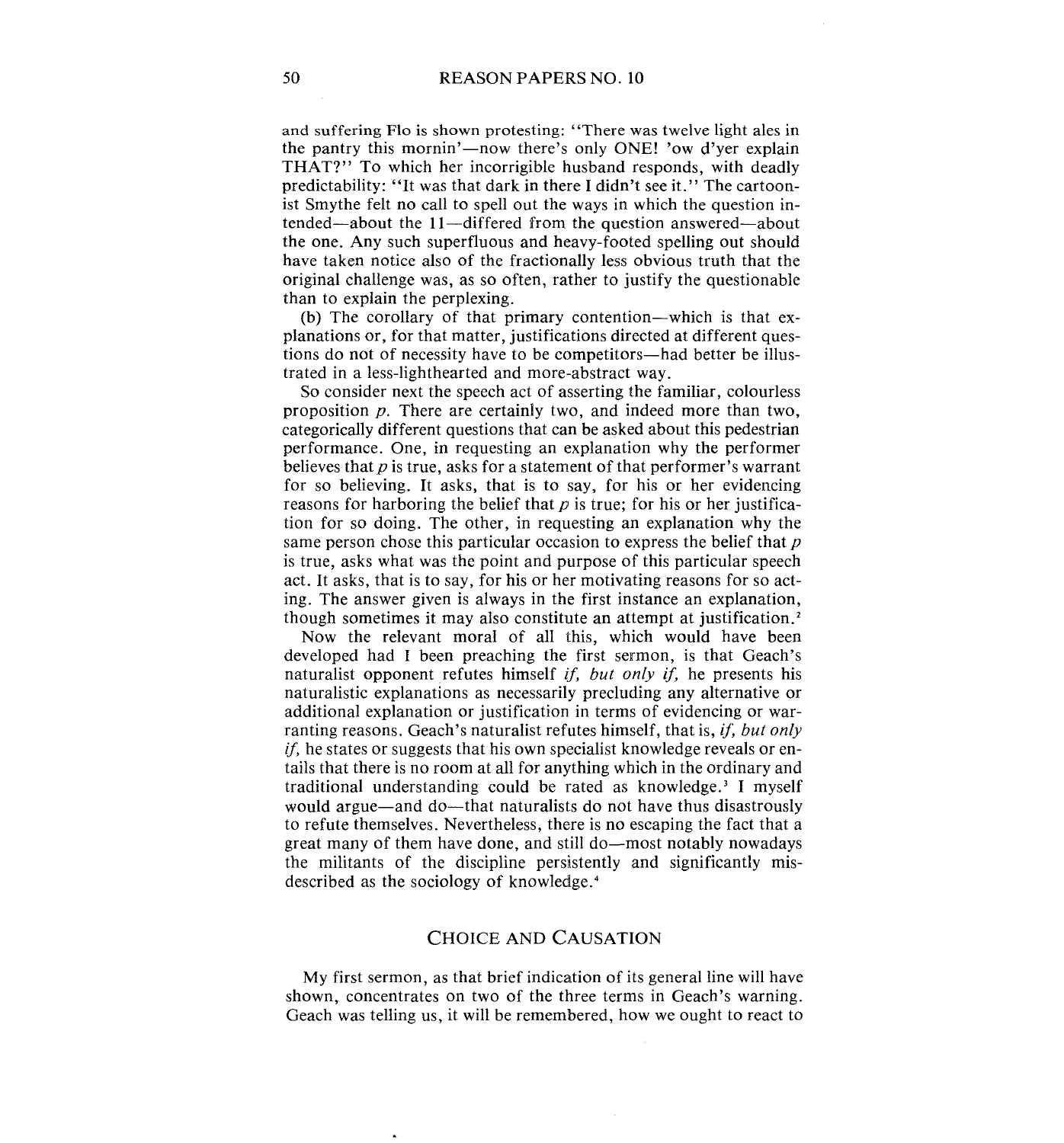hearing "of some new attempt to explain reasoning or language or choice naturalistically." So far I have attended only to language and reasoning, and I have tried to bring out what Geach has in mind when he speaks of naturalistic explanation. The crux is that Geach assumes, at any rate when applied to "reasoning or language or choice," that such an offering does not so much pretend to explain as to explain away. It is either made or mistaken to imply a total rejection of the meaningfulness of any language, of the actuality of human choice, and of the realized possibility of having and giving, and of knowing that you have and are giving, good evidencing reasons. Since the first and last of these rejections must make an incoherent nonsense of the whole project of rational inquiry—the very project of which they are offered as a fruit-it is indeed right for us in those cases at least "to" react as if we were told someone had squared the circle or proved  $\sqrt{2}$ to be rational."

But now, nothing said so far even begins to establish either that the same applies to all attempts to show that there is no such thing as choice; or that there can be no question of discovering causally sufficient physiological conditions of all the speech acts and other ongoings that are in fact involved when someone is truly said to have come to recognize the excellent evidencing reasons for believing this or that. It is in effect these bolder conclusions that I shall attempt to establish in this present, second sermon.

I shall, that is, try to show three things. First, that choice—choice between at least two real alternatives either of which the agent possibly could take-must be a presupposition of any actual knowledge. For no creature incapable of making choices between alternative possibilities of belief could properly be said "to know something." Second, choices, in this understanding, cannot be causally necessitated. For to say that there was necessitation in one particular sense would be to deny that there were any real alternatives to that particular commitment. Third, we all acquire the crucial and complementary notions both of practical necessitation and of being able to do other than we do in what is, surely, the only way in which such fundamental notions could be acquired. We acquire them from our everyday and utterly familiar experience both of making choices in action, and of bringing some things about while finding it utterly impossible to effect others.

Consider now one throwaway statement from a generally excellent book described by *Fortune* magazine as "A powerful indictment of the American criminal justice system." This statement runs:

Stated another way, if causal theories explain why a criminal acts as he does, they also explain why he *must* act as he does, and therefore they make any reliance on deterrence seem futile or irrelevant.<sup>5</sup>

This, in what is here the appropriate sense of "cause," is false. It is as essential as it is uncommon to distinguish two fundamentally different senses of the word "cause." In one of these, the sense in which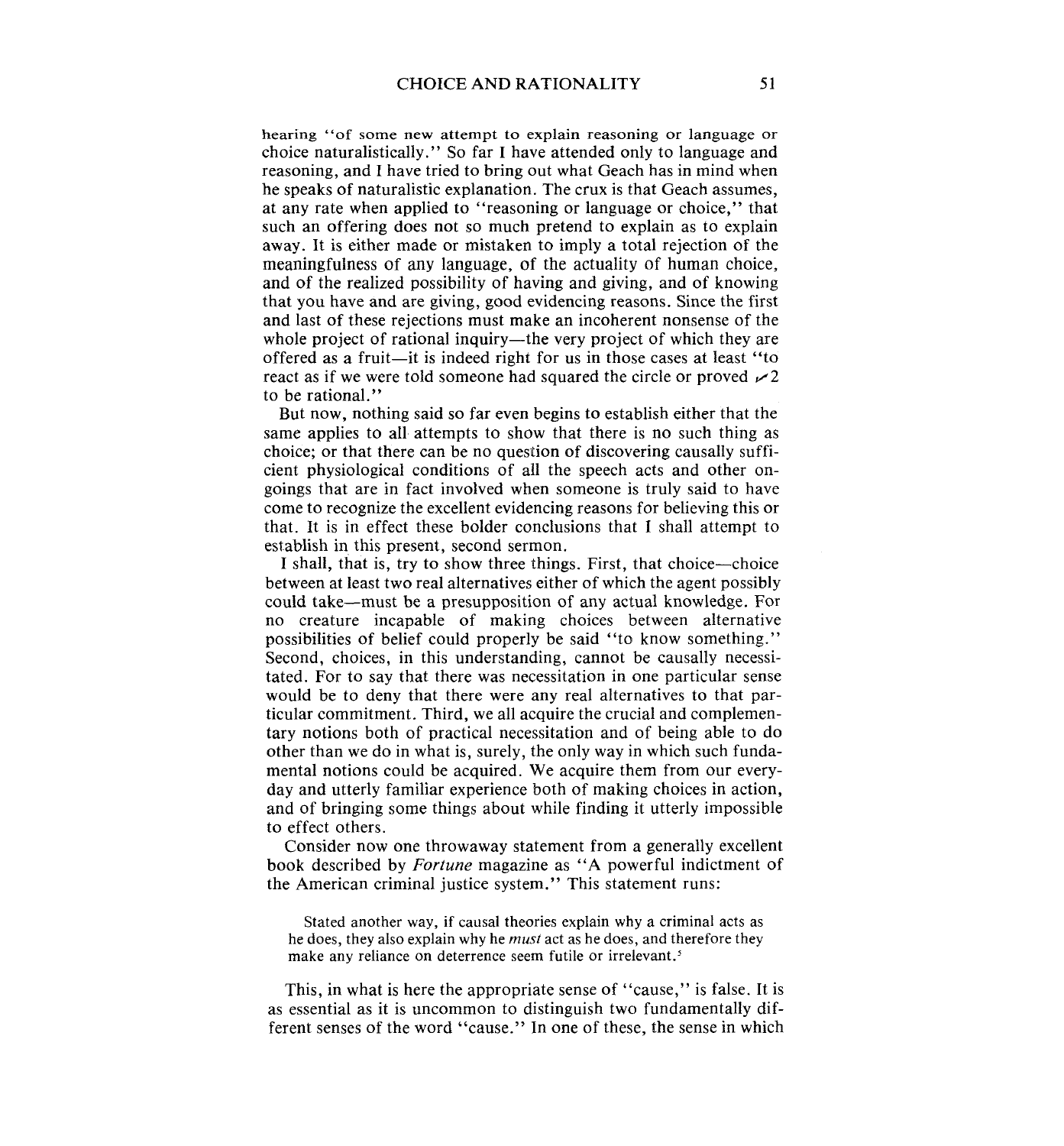**we speak both of the causes of astronomical phenomena and of**  ourselves as agents causing movements of inanimate objects, causes truly do—*pace* Hume and the whole Humian tradition—bring about, and thus factually necessitate, their effects. Given the total cause, that is, nothing except a miraculous exercise of supernatural power can prevent the occurrence of whatever is in fact the due effect. In this first, physical or necessitating interpretation, complete causal theories do indeed explain why what does happen *must* happen.

Yet it is only in a second, quite different, personal or inclining sense that we can talk of the causes of human action; whether criminal or otherwise. If I give you good cause to celebrate-perhaps by sympathetically informing you of some massive misfortune afflicting your most-detested enemy—then I provide you with a possible motivating reason for celebration. But I do not thereby necessitate the occurrence of appropriate celebrations. You yourself remain not merely an agent but, as far as this goes, an altogether free agent.

Certain criminologists, seeking the supposed concealed causes of crime, once asked a convicted multiple bankrobber: "Why did you rob banks?" He replied, with the shattering directness of an Andy Capp: "Because that was where the money was." Not yet corrupted by any supposedly rehabilitating Open University courses in sociology, he did not pretend that his criminal actions had been anything but his actions. As an agent he was not, and could not have been, inexorably necessitated. This has to be true since, from the mere fact that someone was in some respect an agent, it follows necessarily that they were in that respect able to do other than they did.

Once this basic distinction between the two causes is mastered it becomes obvious that we need a parallel distinction between two determinisms. Certainly, to say that some outcome is fully determined by physical causes does carry rigorous necessitarian implications. But, equally certainly, to say that someone's actions are completely determined by causes of the other sort—earlier called motivating reasons is, if anything, to presuppose the contrary. The "psychic determinism" to which Sigmund Freud appealed in the psychological area is thus not the local application of a universal determinism of the first, necessitating sort. Instead, the two appear to be flatly incompatible.<sup>6</sup> It is, therefore, diametrically wrong to try to conscript what historians and other social scientists offer as explanations of human actions qua actions to serve as support for a necessitarian determinism.' On the other hand, if a naturalistic explanation is to be construed as one that provides a complete account in terms of necessitating physical causes, then Geach must be dead right to dismiss the possibility of any such explanation for the phenomena of choice.

The conclusions of the previous discussion still leave room for both a question and an objection. The question is, "What is the link between choice, in this libertarian understanding, and rationality?" The objection is that, if this is what choice implies, then there neither is nor could be any such thing. A suggestion in answer to the question comes from the second volume of the Postscript to Sir Karl Popper's The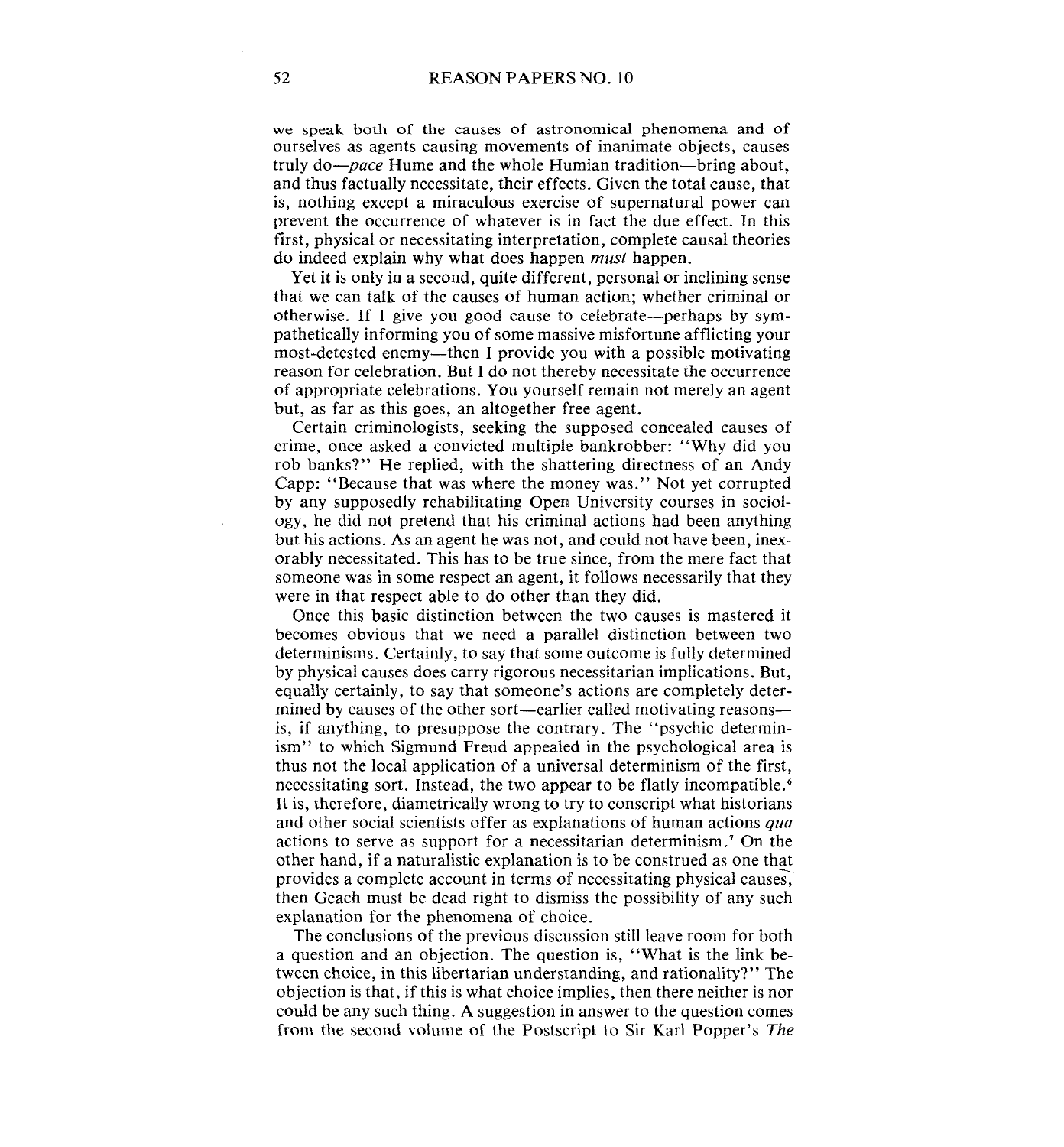*Logic of Scientific Discovery.* But in order to overcome the objection I  $shall–albeit, as Gilbert Ryle loved to say, not very shamefacedly$ have to defy Popper's warnings against plunging "into the morass of language philosophy."<sup>8</sup>

Popper himself proceeds to quote an argument deployed by J. B. S. Haldane in *The Inequality of Man:* 

I am not myself a materialist because if materialism is true, it seems to me that we cannot know that it is true. If my opinions are the result of the chemical processes going on in my brain, they are determined by the laws of chemistry, not those of logic.<sup>9</sup>

As it stands this argument is vitiated by a false antithesis. Suppose we elaborate and refine upon the illustration offered and the distinctions sketched earlier. Then we can now distinguish a third kind of question to be raised about all the ongoings involved in what would normally be described as the speech act of asserting the proposition  $p$ . This kind of question asks about the physical necessitating causes of some or all these events. If we discount for the moment the necessitarian implications of such physical causation, then there would seem to be no inconsistency in asking at one and the same time: both for the evidencing reasons which the person had for believing  $p$ ; and for the causes of all the various events which occurred in the course of that person's expressing the belief that  $p$  is true. On that first, temporary, discounting assumption no incompatibility subsists between—as Haldane at that stage put it—determination by the laws of chemistry and determination by the laws of logic.

But, after noticing that Haldane himself later repudiated both this argument and the conclusion it was offered to support, Popper nevertheless urges that what Haldane really meant was something else:

This is precisely Haldane's point. It is the assertion that, if 'scientific' determinism is true, we cannot in a rational manner, know that it is true; we believe it, or disbelieve it, but not because we freely judge the *arguments or reasons* in its favour to be sound, but because we happen to be so determined (so brainwashed) as to believe it, or even to believe that we judge it, and accept it, rationally.1°

Now the heart of the matter becomes not whether our beliefs were caused by evidencing reasons, rather than by chemical processes in our brains; but whether we could by any means have believed other than we did. Unless we could we cannot take credit for having, as rational beings, judged that these beliefs and not others, are true. Popper proceeds to add an important, correct comment:

This somewhat strange argument does not, of course, refute the doctrine of 'scientific' determinism. Even if it is accepted as valid, the world may still be as described by 'scientific' determinism. But by pointing out that, if 'scientific' determinism is true, we cannot know it or rationally discuss it, Haldane has given a refutation of the idea from which 'scientific' determinism springs.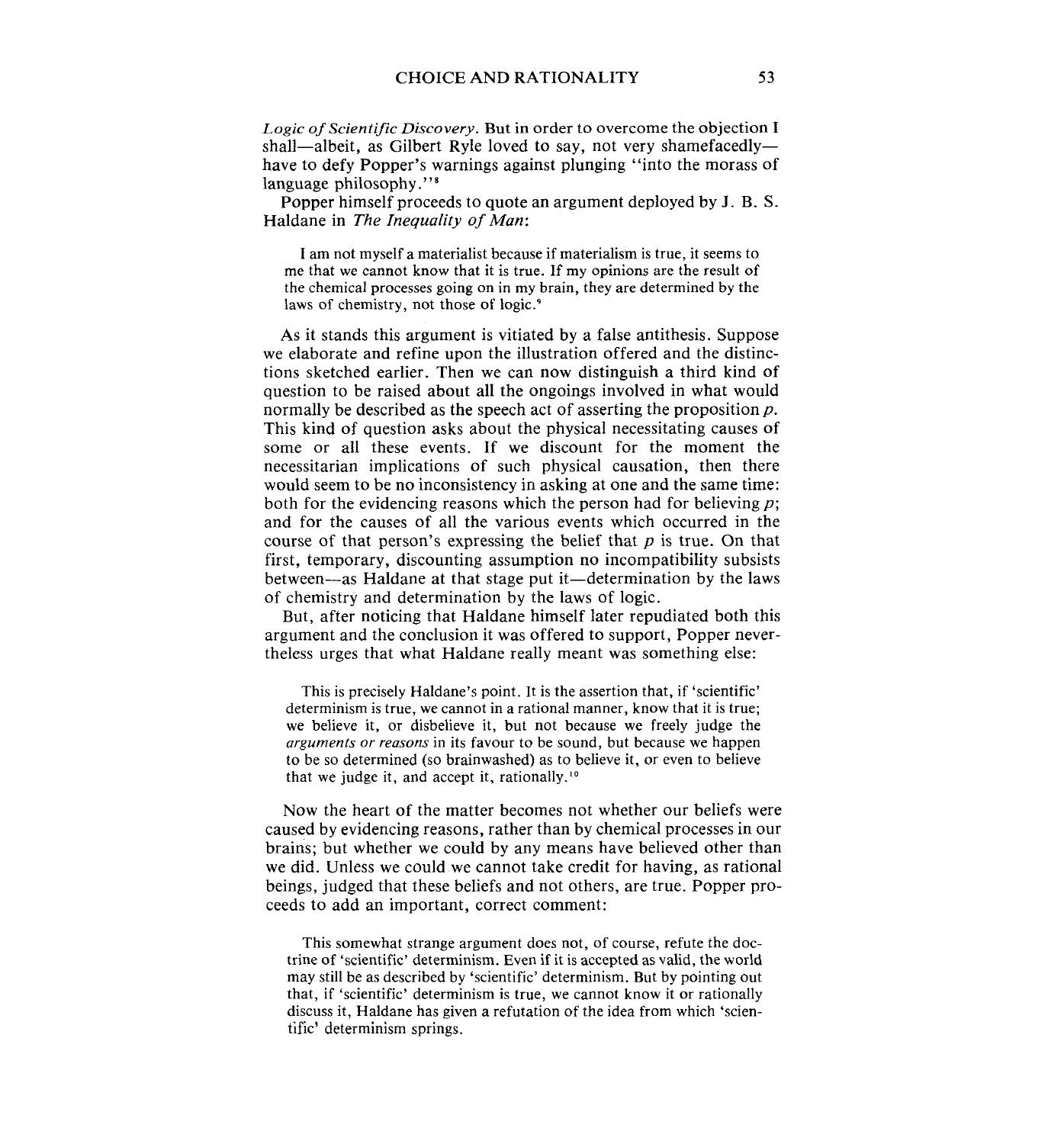This seminal idea is, we assume, part of what Geach would call naturalism; and it is in this way refuted inasmuch as such a naturalist can be taken to claim to know that his scientifically grounded naturalism is true. If, however, Popper's argument is to go through, it has to be allowed that no computer or other device the ongoings in which are completely determined by necessitating causes can correctly be said to know that any of its operations are valid or that any of its output is true. I myself gladly accept this essential limitation upon the potentialities of all such artifacts. Yet to Popper it might seem uncomfortably like a finding of the despised "language philosophy."

Before plunging headlong into that forbidden morass we must in passing notice both that much if not all belief is immediately necessitated; and that this fact can be used to bring out one particular corollary of the previous contention. This is a corollary that cannot but be agreeable to anyone who has ever been to school with Popper.

That at least some beliefs are immediately inescapable is best seen by recalling Hume's doctrine of what Kemp Smith christened "natural beliefs"—the belief, for instance, that in perception we are directly aware of some mind-independent reality.<sup>11</sup> The congenial corollary is that the more beliefs we find to be, in certain circumstances, immediately inescapable, the more vital it becomes to try to withdraw from such possibly deceiving situations and to expose ourselves and these beliefs to the full force of all rational objections—that is, to criticism.

Such constant willingness to expose ourselves to serious and wellgirded criticism is, beyond doubt, always within our power. It is also, as recently I have been arguing in many different places, the one "most-certain test" of the sincerity of professed personal commitments to the theoretical search for truth. I have also argued on the same occasions that such willingness is also the most-telling touchstone of the authenticity of our professed dedication to the stated objectives of whatever practical policies we may choose to favor.<sup>12</sup>

#### AGENCY AND NECESSITY

At the beginning of *The Open Universe* Popper announces his intention to present "my reasons for being an indeterminist." At once he adds: "I shall not include among these reasons the intuitive idea of free will: as a rational argument in favor of indeterminism it is useless."<sup>13</sup> His warrant for saying that any such direct appeal to experience is useless is that he may be mistaken even about the nature of what the behaviorist would call one of his own behaviors. Insofar as this is a token of a Cartesian-type argument (contending that in any area where we may conceivably be mistaken, we can never truly know), its validity, if it were valid, would have to be recognized as putting an insuperable obstacle in the way of the achieving by any fallible being of any knowledge whatsoever.<sup>14</sup>

Even Popper's original disclaimer, referring as it does to "the in-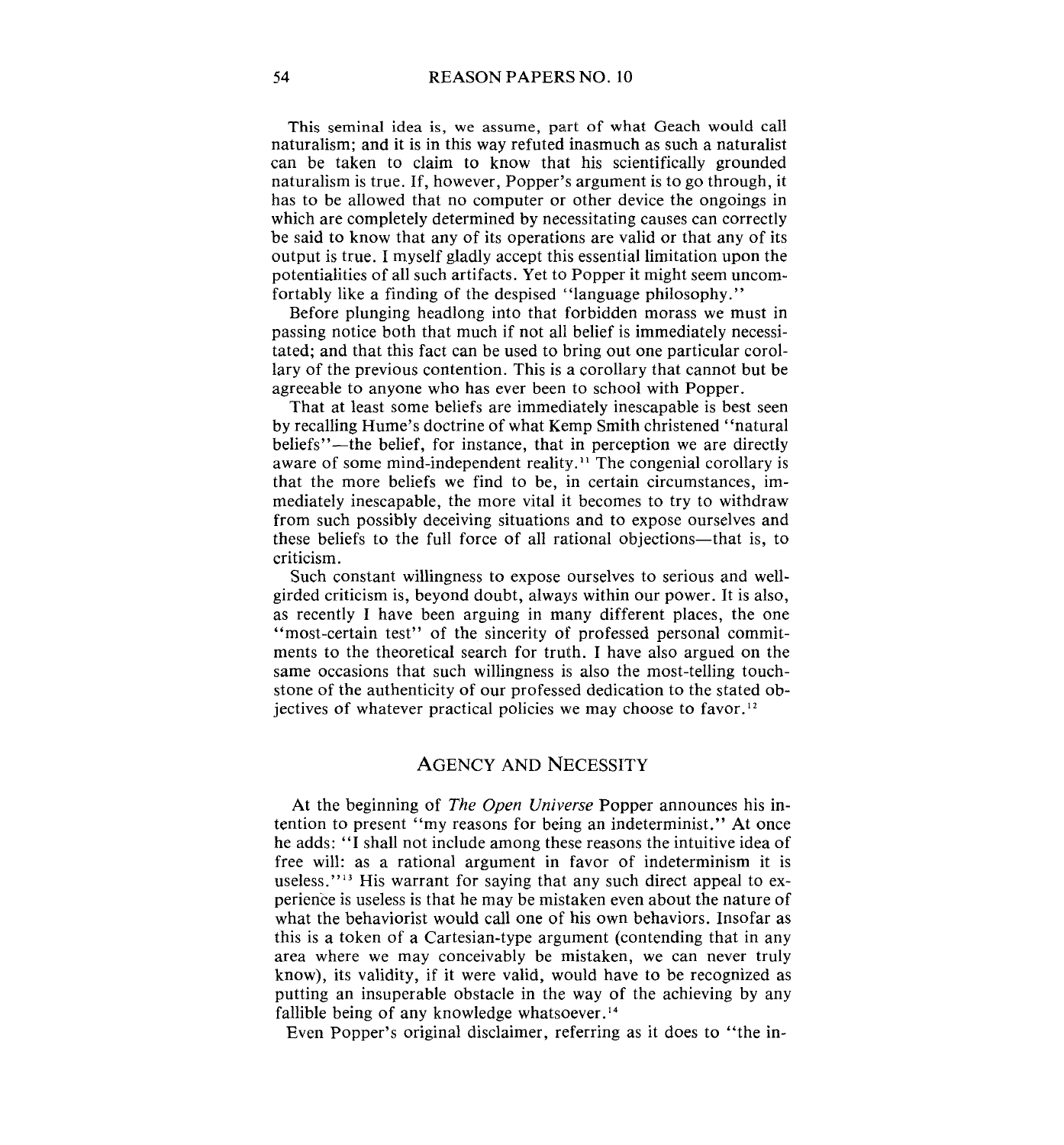tuitive idea of free will," is importantly misleading. For the crucial question is not whether we ever act of our own free will, but whether we ever act at all. When we say of someone that they acted not of their own free will but under compulsion, still they did act. The case of the businessman, who received from the Godfather "an offer which he could not refuse," is thus vitally different from that of the errant mafioso, who was without warning gunned down from behind.

We may both truly and colloquially say of the former, offered the urgent choice of having either his signature or his brains on a document within 30 seconds, that he had no choice, and hence that he could not have done other than he did. (He signed away the whole family business to—if that is the correct phrase—the Organization.)

But of course these everyday idioms must not be misconstrued, as so often they are, at the foot of the letter. For in more fundamental senses the businessman who acted under compulsion did have a choice and could have acted other than he did, however understandably intolerable was the only alternative remaining open to him. In these same more fundamental senses, to have a choice, to be able to do otherwise, is essential to what it is to be an agent. In these same more fundamental senses, again, the errant mafioso actually did have no choice; and, because he did not *do* anything, he could not have *done*  otherwise. For, in that moment of unexpected and sudden death, he ceased both to do and to be.15

The final part of my discussion is going to sketch an argument for saying that the two mutually exclusive notions of physical necessity and of being able to do otherwise are only understood, and only can be, by people who have had, and who throughout their lives continue to enjoy, experience of both realities. They—which is to say we—have enjoyed and are continuing to enjoy experience both of unalterable necessity and of effective agency. It is, therefore, just not accurate to maintain that the entire universe is subject at every point to ineluctable necessity. Were this claim true we should not be able even to understand it, much less to know it to be true.

By far the best place from which to start to establish our last contention is the splendid chapter "Of Power" in John Locke's *Essay Concerning Human Understanding.* This is a chapter the message of which was missed by Hume—as Popper says here, "one of the very greatest philosophers of all time."16 He missed it because he could not entertain any idea of necessity other than the logical, and because he had to defend his insight that causal propositions could not compass any necessity of that logical kind.'' Locke starts with a statement of what he proposes to prove:

Every one, I think, finds in himself a power to begin or forbear, continue or put an end to several actions in himself. From the consideration of the extent of this power. . .which every one finds in himself, arise the ideas of liberty and necessity.<sup>18</sup>

Locke's technique for enforcing this point about our familiarity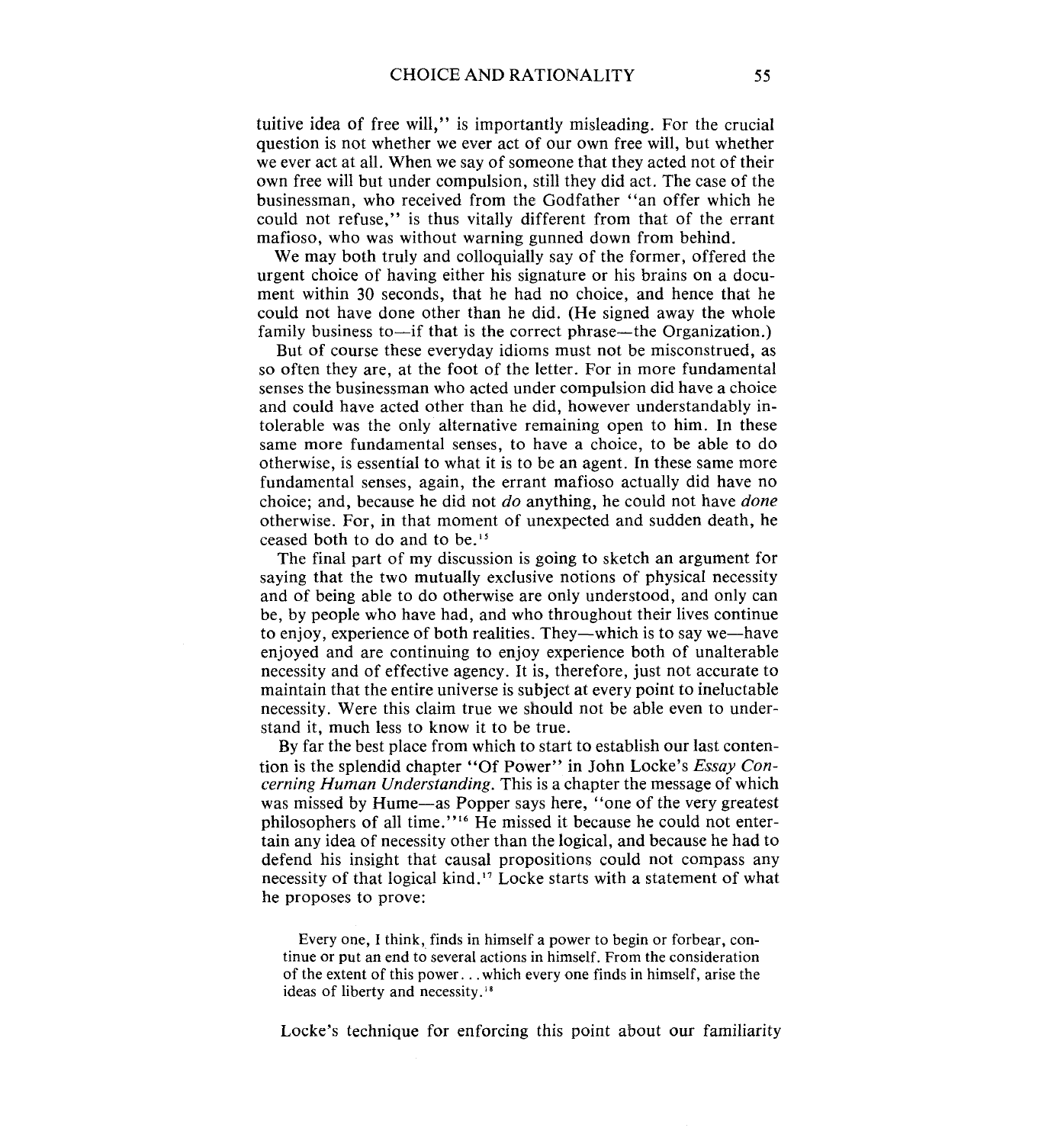with our agent powers-our experience of them-is to contrast what we do know or may know about what we cannot do. Unfortunately, Locke, like Popper, wrongly assumes that the 64 thousand dollar question is not whether we are, and can know that we are, agents choosing this alternative when we could have chosen that, but whether we are, and can know that we are, free agents choosing between alternatives at least two of which we find tolerable. This fault we have simply to discount, making the necessary mental transposition as we go along:

We have instances enough, and often more than enough, in our own bodies. A man's heart beats, and the blood circuiates, which 'tis not in his power by any thought or volition to stop; and therefore in respect to these motions, where rest depends not on his choice, nor would follow the determination of his mind, if it should prefer ir, he is not a free agent. Convulsive motions agitate his legs, so that though he wills it never so much, he cannot by any power of his mind stop their motion (as in that odd disease called *Chorea Sancti Viti*,) but he is perpetually dancing. He is. . .in this. . .under as much necessity of moving, as a stone that falls, or a tennis ball struck with a racket. On the other side, a palsy or the stocks hinder his legs frorn obeying the determination of his mind, if it would thereby transfer his body to another place.<sup>19</sup>

What truly there is want of, we must repeat, is not *freedom* but agency; not the lack of any tolerable and uncoerced alternatives, but the lack of any alternatives at all. Against this straightforward appeal to experience Popper would argue that it is always conceivable that we are mistaken about what is or is not in fact subject to our wills: that some of us in the past have been afflicted by sudden paralyses; or that we any of us may now have suddenly acquired unprecedented powers. Certainly this is conceivable: we are none of us either infallible or allknowing. But the great mistake is to assume that knowledge presupposes infallibility; that, where we may conceivably be mistaken, there it is impossible for us ever to know. The truth is that we need only to be in a position to know, and to be claiming to know something that is in fact true.

Locke also suggests, albeit it in less-satisfactory terminology, that where action is not, there necessity reigns; that the human behaviors that are not actions must be necessary. Thus he writes:

Wherever thought is wholly wanting, or the power to act or forbear according to the direction of thought, there necessity takes place" (I1 (xxi) 13). And, a page or two earlier, we read: ""A tennis ball, whether in motion by a stroke of a racket, or lying still at rest, is not by anyone taken to be a free agent.. .because we conceive not a tennis ball to think, and consequently not to have any volition, or preference of motion to rest, or vice versa; and therefore... is not a free agent; but all its both motion and rest come under our idea of necessary, and are so cail'd. . .So a man striking himself, or his friend, by a convulsive motion of his arm, which it is not in his power...to stop, or forbear;... every one pities him as acting by necessity and constraint.<sup>20</sup>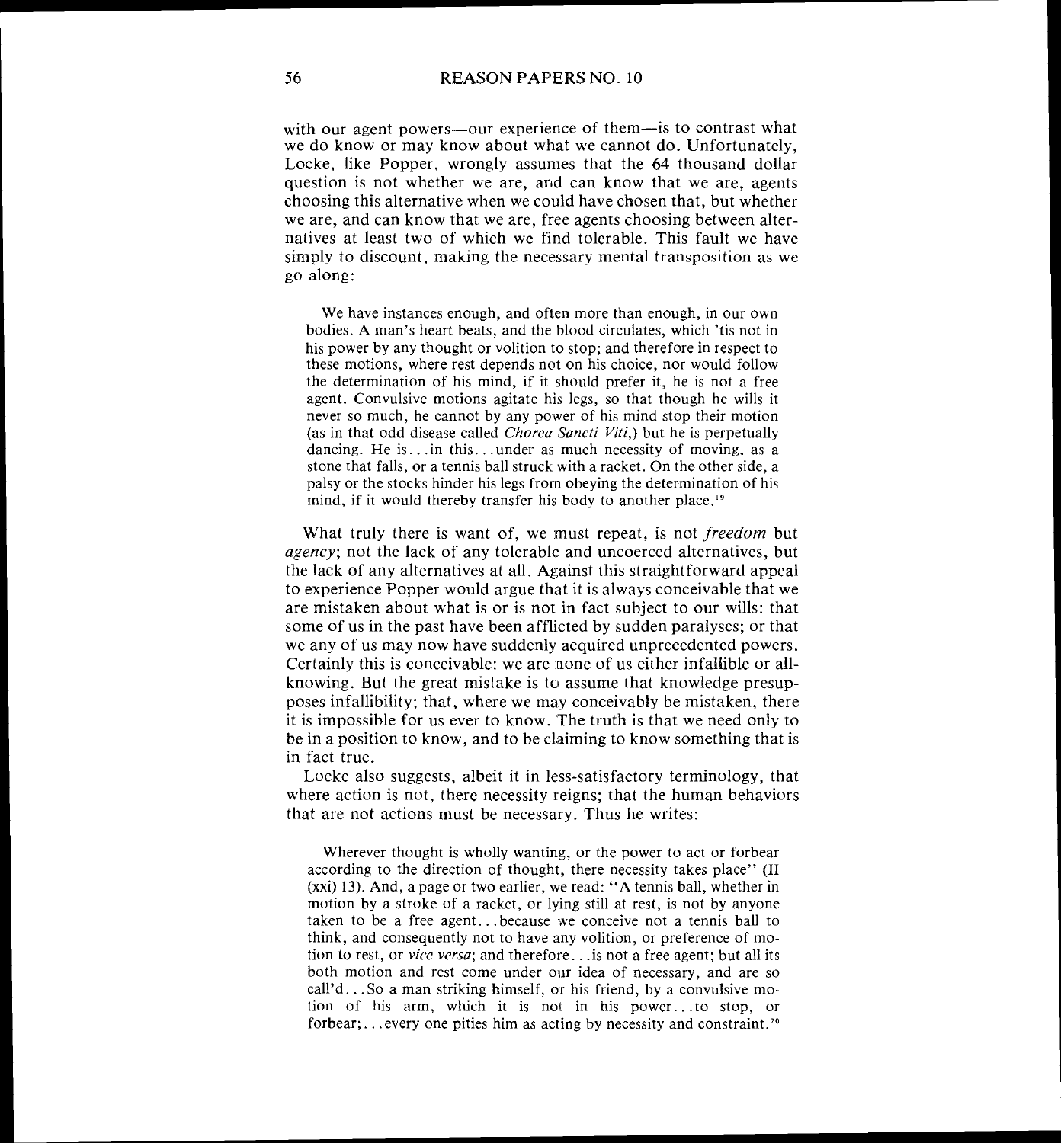Once again, of course, the reason why we should pity such persons is not that they would be acting under constraint, but that their behaviors would be completely necessitated, and therefore not actions at all. Especially to those familiar with Hume's criticisms of this chapter, in his discussions both "Of Liberty and Necessity" and "'Of the Idea of Necessary Connection," what is most curious is Locke's actual failure to go on to emphasize that, notwithstanding that those behaviors which are actions cannot have been necessitated, since the agents must as suck have been able to do other than they did, still the behaviors aforesaid may themselves necessitate. For actions may bring about effects, making one alternative contingently necessary and another contingently impossible. $2<sup>1</sup>$ 

We know how Hume would have tried to dispose of this contention. had Locke developed it. We know because, though Eocke did not, Hume did. Hume, like Popper, insisted upon the perennial conceivability of aiternatives: it must always be conceivable that what does usually happen one day will not. And, again like Popper, Hume draws an invalid inference from this true premise. Hume's inference is that, since there cannot be logical necessities linking those events or sorts of events that happen to be causes with those events or sorts of events that happen to be their effects, therefore there cannot be and are not objective necessities and objective impossibilities in the nonlinguistic world. But this is false, and our consideration of choice has shown how we can know it to be false. It is precisely and only from our altogether familiar experiences as agents making things happen, yet agents always limited in the scope of their agency, that we can and must derive two—if you like—metaphysical basics. For this is the source: both of our ideas of agency and of this kind of necessity; and our knowledge that the universe provides abundant application for both these ideas. If anyone doubts this, I invite them to devise completely nonostensive and mutually independent explanations of these termsexplanations that could benefit creatures not themselves able, and required, to make choices and to deal with often intransigently autonomous realities. It is the final challenge of the archetypically incredulous man from Missouri: "Show me!"<sup>22</sup>

This whole paper has tried to explain and defend the Geach motto from which we began. We must not stop without reiterating that it has at best provided a refutation only of those imprudently aggressive forms of naturalism that promise to banish "reasoning or language or choice." But such claims in truth are not essential to naturalism, Consider, for instance, the consistently Aristotelian naturalism of Strato of Lampsacus, who was next but one to the philosopher himself as Director of the Lyceum. Neither he nor his followers seem to have suggested anything of the sort: they had-poor things-never heard of the sociology of belief. Nor did they feel bound to labor to explain human action in the same necessitarian terms as were found convenient in astronomy or meteorology.<sup> $23$ </sup> If we are to accept Geach's motto, then we must interpret the words "explain...naturalistically"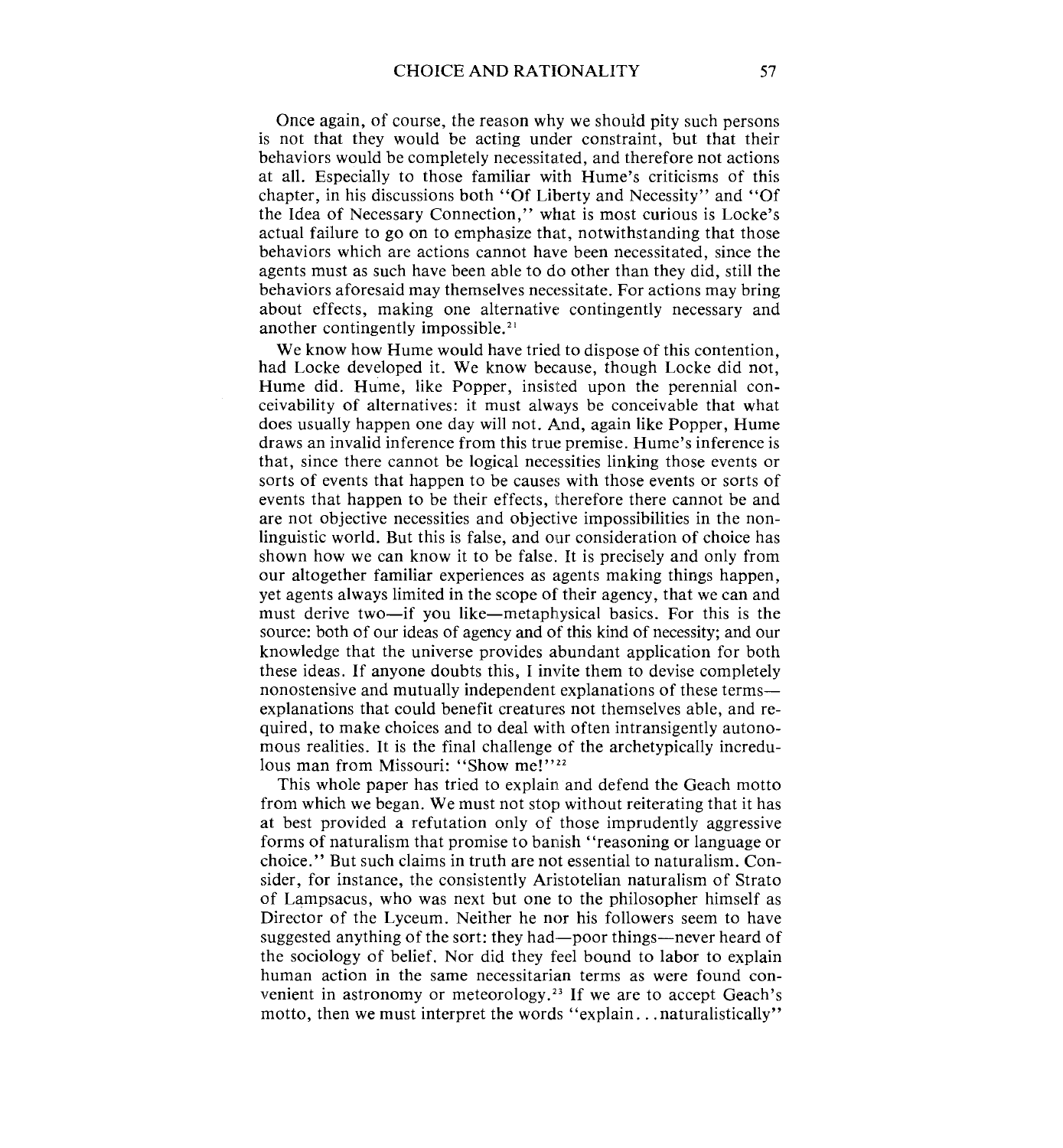as entailing discredit, denial, and explaining away. In that understanding, but in that understanding alone:

When we hear of some new attempt to explain reasoning or language or choice naturalistically, we ought to react as if we were told someone had squared the circle or proved  $\angle 2$  to be rational: only the mildest curiosity is in order-how well has the fallacy been concealed?

1. Peter Geach, *The Virtues* (Cambridge, Eng.: Cambridge University Press, 1977), p. 52.

2. For this rather obvious yet crucially important distinction between evidencing and motivating reasons see, for instance, "Is Pascal's Wager the Only Safe Bet?" in my *The Presumption of Atheism* (London: Pemberton/Elek; and New York: Barnes and Noble, 1976); or ch. 7, sec. 7 in *An Introduction to Western Philosophy* (Indianapolis: Bobbs Merrill; and London: Thames and Hudson, 1971).

**3.** Compare, for instance, the reckless claim once made by one who was in his day our leading Freudian psychoanalyst: "The analyst must above all be an analyst. That is to say he must know positively that all human emotional reactions, all human judgements, and even reason itself, are but the tools of the unconscious; and that such seemingly acute convictions which an intelligent person like this possesses are but the inevitable effect of causes which lie buried in the unconscious levels of his psyche." See Charles Berg, *Deep Analysis* (London: George Allen and Unwin, 1946). p. 190.

4. This is true: not only of the reckless Radical assailed in chapter 1 of *Sociology, Equality and Education* (London: Macmillan; and New York: Barnes and Noble, 1976); but also of the [more patient and hardworking yet no less incorrigibly perverse] scholars of the Edinburgh Science Studies Unit, with whom I have also tried to deal faithfully elsewhere. See "A Strong Programme for the Sociology of Belief," in *Inquiry* (Oslo) 1982.

5. James Q. Wilson, *Thinking abouf Crime* (New York: Random House, 1977), p. 58. 6. The situation is complicated by the rarely noticed fact that the development of the notions of unconscious motivation involved not one but two conceptual innovations: it is not only a matter of attributing motivations to persons who are themselves unaware that they are being so moved; but also of construing as expressions of such unconscious desires, purposes, and what have you, behaviors which are not actions, and hence not under the conscious volitional control of the patient-compulsive symptomatic tics and psychogenic paralyses, for instance. See *A Rational Animal* (Oxford: Oxford University Press, 1978) chaps. 8-9.

7. Compare, for instance, "Human Choice and Historical Inevitability," in the *Journal of Libertarian Studies* 5 (Fall 1981).

S. K. R. Popper, *The Open Universe: An Argument for Indeterminism* (London: Hutchinson; and Totowa, N.J.: Rowman and Littlefield, 1982), p. xxi.

9. Ibid., p. 89.

10. Ibid., pp. 92-93. I treated various versions of the argument which Haldane did actually use in an article, "A Rational Animal," in J. R. Smythies, ed., *Brain and Mind*  (London: Routledge and Kegan Paul; and New York: Humanities Press, 1965). But I did not either at that time or for several years later appreciate the full force of the different argument which here Popper too generously attributes to Haldane.

11. See N. Kemp Smith, *The Philosophy of David Hume* (London: Macmillan, 1949), pp. 116 ff. and passim; and note that the name phrase chosen by Kemp Smith is not one of the several employed by Hume. On belief generally, see H. H. Price, *Belief* (London: Allen and Unwin, and New York: Humanities Press, 1969).

12. "Sincerity, Criticism, and Monitoring," in *Journal of the Philosophy of Education* (1979): 141-47, and, a revised version, in the *Proceedings of the IXth International Congress on the Unity of the Sciences* (New York: International Cultural Foundation, 1981), vol. I, pp. 1019-29; also particular applications in "Spend Less and Learn More," in D. Anderson, ed., *Pied Pipers* of *Education* (London: Social Affairs Unit, 1981) and in "The Spending Cure," in *Policy Review* (1982).